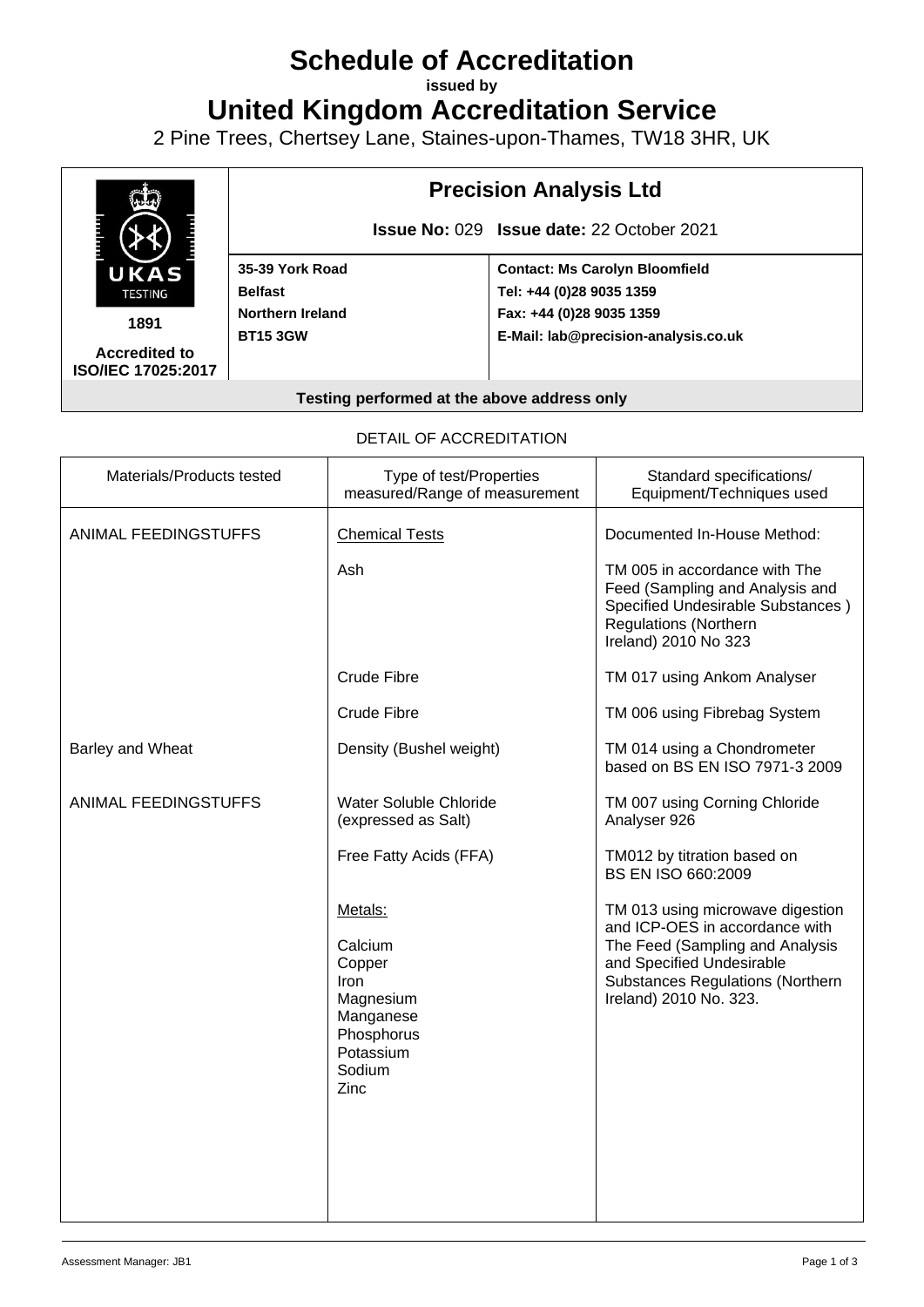

**Accredited to ISO/IEC 17025:2017**

### **Schedule of Accreditation issued by United Kingdom Accreditation Service**

2 Pine Trees, Chertsey Lane, Staines -upon-Thames, TW18 3HR, UK

## **Precision Analysis Ltd**

**Issue No:** 029 **Issue date:** 22 October 2021

**Testing performed at main address only**

| Materials/Products tested        | Type of test/Properties<br>measured/Range of measurement                                                    | Standard specifications/<br>Equipment/Techniques used                                                                                                                                                    |
|----------------------------------|-------------------------------------------------------------------------------------------------------------|----------------------------------------------------------------------------------------------------------------------------------------------------------------------------------------------------------|
| ANIMAL FEEDINGSTUFFS (cont'd)    | Chemical Tests (cont'd)                                                                                     | Documented In-House Method:                                                                                                                                                                              |
|                                  | Moisture                                                                                                    | TM 002 by gravimetric<br>determination, in accordance with<br>The Feed (Sampling and Analysis<br>and Specified Undesirable<br>Substances ) Regulations (Northern<br>Ireland) 2010 No 323                 |
|                                  | Oil 'A'                                                                                                     | TM 003 by gravimetric<br>determination, in accordance with<br>The Feed (Sampling and Analysis<br>and Specified Undesirable<br>Substances ) Regulations (Northern<br>Ireland) 2010 No 323                 |
|                                  | Oil 'B'                                                                                                     | TM 008 in accordance with The<br>Feed (Sampling and Analysis and<br>Specified Undesirable Substances)<br><b>Regulations (Northern</b><br>Ireland) 2010 No 323                                            |
|                                  | Protein                                                                                                     | TM 001 using Gerhardt Apparatus<br>B435/B323, in accordance with The<br>Feed (Sampling and Analysis and<br>Specified Undesirable Substances)<br><b>Regulations (Northern</b><br>Ireland) 2010 No 323     |
| Animal and vegetable oils        | Free Fatty Acids (FFA)                                                                                      | TM 012 by titration based on<br>BS EN ISO 660:2009                                                                                                                                                       |
| Animal pre-mixes and supplements | Metals:<br>Calcium<br>Copper<br>Iron<br>Magnesium<br>Manganese<br>Phosphorus<br>Potassium<br>Sodium<br>Zinc | TM 013 using microwave digestion<br>and ICP-OES, in accordance with<br>The Feed (Sampling and Analysis<br>and Specified Undesirable<br><b>Substances Regulations (Northern</b><br>Ireland) 2010 No. 323) |